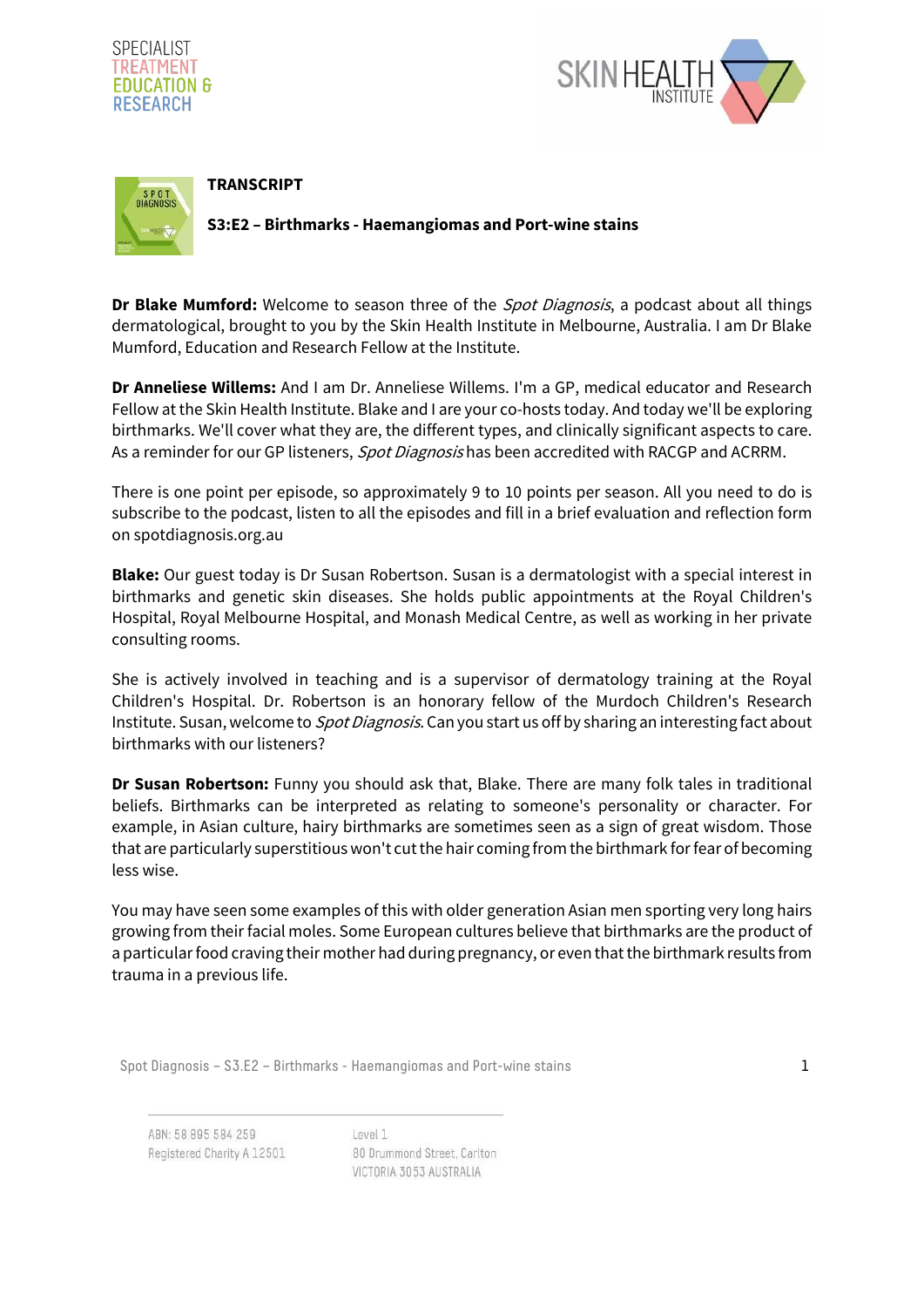



**Blake:** Well, for everyone out there looking for their life partner, clearly the only criteria that matters is the presence of a birthmark with exceptionally long hair.

**Anneliese:** And moving right along, Susan, I certainly have lots of questions on this topic. A time I particularly have lots of questions around birthmarks is when parents come in with an infant for a six-week check. Parents, especially new parents, will point out something on their beautiful new infant skin and ask, "What is this?" And most importantly, "Is this something I need to worry about?" So, Susan, my first question is, how do you even approach this topic? What exactly is a birthmark?

**Susan:** The term birthmark usually refers to a skin lesion or a different-looking patch of skin present at birth or arising shortly after birth.

**Anneliese:** Now, I have a birthmark on my leg. In high school, when I found that my classmate had a matching one, we became firm friends. Was it particularly special that I found someone else with a birthmark? And how common are they?

**Susan:** Birthmarks are actually very common. It is estimated that more than 80% of newborns have some form of birthmark.

**Anneliese:** So I'm not as special as I thought.

**Blake:** You're very special, Anneliese. So what are the main types of birthmark?

**Susan:** Birthmarks can appear in a variety of shapes, sizes, colors, and textures on or under the skin. The two main types of birthmark are vascular and pigmented birthmarks. Vascular birthmarks, being made up of blood vessels, are usually pink, red, or purple in colour. The most common vascular birthmark is the naevus simplex birthmark, which is otherwise known as the stork bite, salmon patch, or angel kiss.

This usually occurs as a pale pink, V-shaped mark on the glabella forehead and the nape of the neck, and has a tendency to fade in the first few years of life. The second main type of birthmark is a pigmented birthmark, and they can be seen as different skin tones. They're quite often tan or brown in colour. The most common pigmented birthmark is dermal melanocytosis, otherwise known as Mongolian blue spots, which usually present on the lower back or the buttocks in darker skin infants, and also has the tendency to fade over time.

**Blake:** There are many types of birthmarks, but today we're going to focus on infantile hemangiomas, port-wine stains, pigmented congenital naevi, and Becker's naevus. Let's start with infantile haemangiomas, what are they?

Spot Diagnosis – S3.E2 – Birthmarks - Haemangiomas and Port-wine stains 2

ABN: 58 895 584 259 Registered Charity A 12501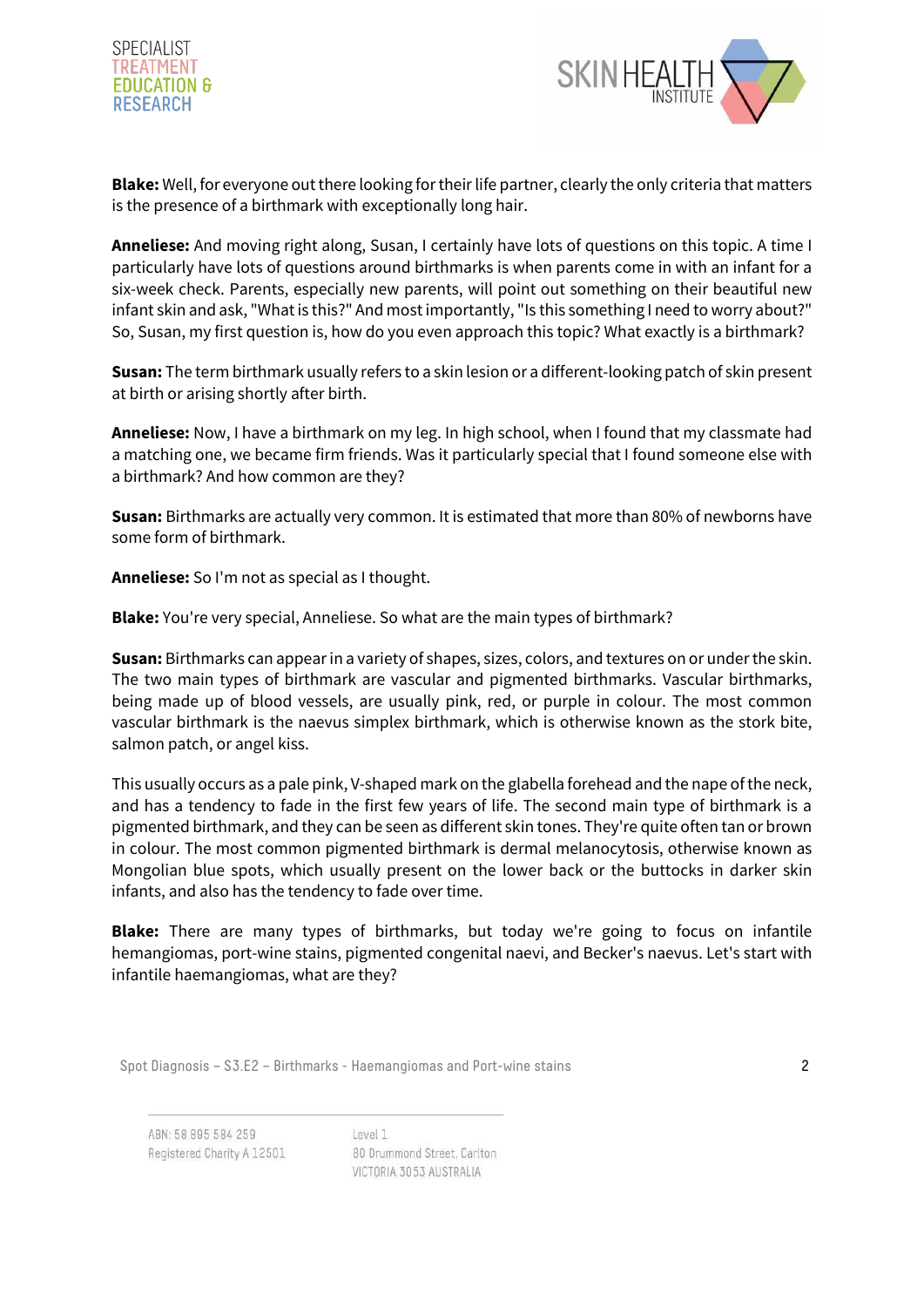



**Susan:** Infantile haemangiomas, also called strawberry naevi or strawberry marks, are a common type of vascular birthmark affecting about 5% to 10% of newborns. They are benign growths made up of capillaries. They may be present at birth or arise soon after birth, and can resemble a faint red mark or even be mistaken for a scratch on the skin. But they have a tendency to grow and get bigger and more bright red over time, forming a lump that resembles a strawberry.

They can also develop under the skin and appear as a slowly growing skin-colored or slightly blue lump. The natural history is for quite rapid growth over the first couple of months of life, which then stabilises around 6 to 12 months of life. Then the lesions start to get reabsorbed by the body in a process called involution. This is a slow process, which can take many years.

**Blake:** If some of these involute spontaneously, does that mean not all of these need to be treated?

**Susan:** Yes. In most cases, infantile haemangiomas do not cause any problems and will eventually shrink by themselves without treatment. However, sometimes they can cause problems including ulceration, scarring, and disfigurement. Additionally, if the tissues around the eye are involved, blindness can result. So there are some instances when infantile hemangiomas require urgent assessment and treatment. Such cases include when the infantile haemangiomas threatens function or is likely to cause significant disfigurement.

For example, lesions involving any part of the face, particularly the eyelids, nose, lips, and ears, and also the chest or nipple area. Infantile haemangiomas involving the nappy area also need to be monitored closely as they are at a high risk of becoming ulcerated. Infantile haemangiomas on any body's side that are very large or have already ulcerated and are bleeding also require urgent medical attention. Such lesions are incredibly painful and require specialist multidisciplinary management, including dressings, laser treatment, beta-blockers or even surgery.

**Blake:** Dermatologists love showing off by diagnosing systemic diseases by their cutaneous manifestations. Can infantile haemangiomas be a marker of an underlying syndrome?

**Susan:** Yes. There are some instances when infantile haemangiomas on the skin can be a marker for underlying internal problems that require urgent investigation. Firstly, large, flat haemangiomas that cover a whole body region. These are termed segmental haemangiomas. These types of lesions can be associated with haemangioma syndromes termed PHACE, as in P-H-A-C-E, and LUMBAR, L-U-M-B-A-R syndromes, which can involve abnormal structure and vasculature of the central nervous system, cardiac, and multiple visceral abnormalities.

Secondly, infants with multiple, as in five or more, lesions are at increased risk of extracutaneous haemangiomas, mostly involving the liver. Interestingly, the visceral involvement can be significant, even if the cutaneous lesions are small. And if these visceral lesions are left undiagnosed and

Spot Diagnosis –  $S3.E2 - Birthmarks - Haemangiomas and Port-wine stains$ 

ABN: 58 895 584 259 Registered Charity A 12501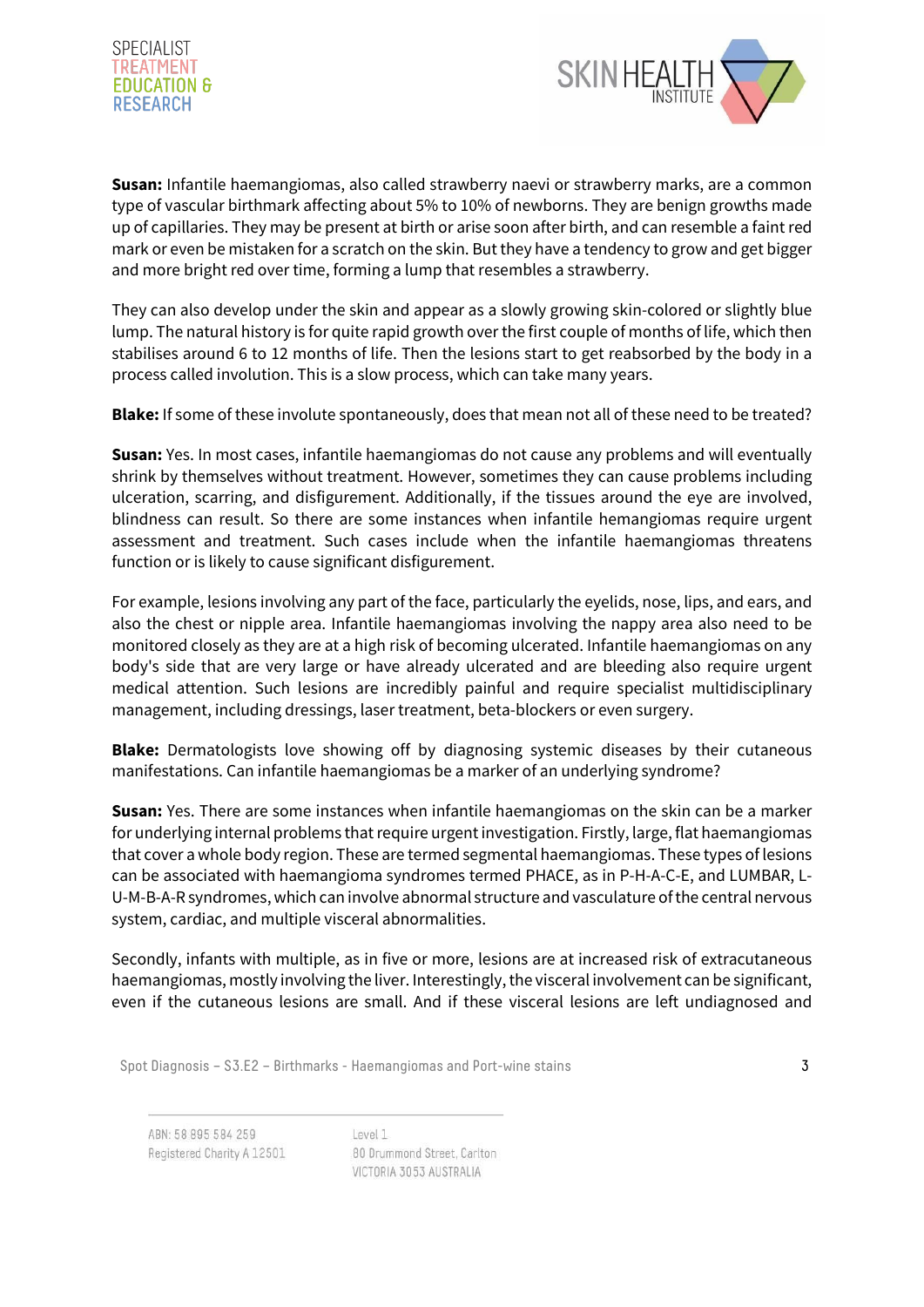



untreated, they can lead to problems such as high output cardiac failure, consumptive hypothyroidism, and may even be fatal.

**Blake:** It's my favorite time of the podcast. First **skin tip** time, infantile haemangiomas involving the eye area, nappy area, or particularly large or numerous lesions should be referred for further investigation.

**Anneliese:** In recent years, there has been a real change in how infantile haemangiomas are managed. Can you please tell us a bit more about this?

**Susan:** Historically, we didn't have any good treatments for infantile haemangiomas. But this changed dramatically in 2008, when there was an accidental discovery made that propranolol, a beta-blocker medication, can be helpful. The first case was an infant in France who had haemangioma affecting the nose, and also had cardiomyopathy, which required propranolol.

Miraculously, within 24 hours of commencing propranolol, the child's doctors noted that the haemangioma changed colour and started to soften. Over the ensuing months, it continued to improve and completely flatten. A lot of research and clinical trials have taken place since that time. And we now know that it is not just propranolol, which is helpful, but a class effect of the beta blockers.

The most common medicine used to treat small and flat haemangiomas is Timolol, a topical betablocker. In more severe cases, oral medication is required, namely propranolol or atenolol. It is not understood exactly how beta-blockers work, but they are particularly effective in reducing the growth, size and redness of the infantile haemangioma.

**Anneliese:** Prescribing beta-blockers in children is not a risk-free affair, how should this treatment be initiated?

**Susan:** Beta blocker therapy for infantile haemangiomas is an off-label treatment that is usually prescribed by a specialist paediatric dermatologist. I, in fact, know a lot of general dermatologists are uncomfortable prescribing it. The reasons for this are the need for diagnostic certainty prior to treatment. And then the treatment does come with some precautions and the need for monitoring.

The children are usually managed in conjunction with a Paediatrician or a Paediatric Cardiologist. If there are cardiac issues or if the child is underweight, then there is a higher risk of complications, and treatment may need to be initiated under monitoring in hospital. Hypoglycemia is an important side effect that I warn parents about because it can manifest as increased lethargy, reduced conscious state or even seizures and death.

Spot Diagnosis – S3.E2 – Birthmarks - Haemangiomas and Port-wine stains 4

ABN: 58 895 584 259 Registered Charity A 12501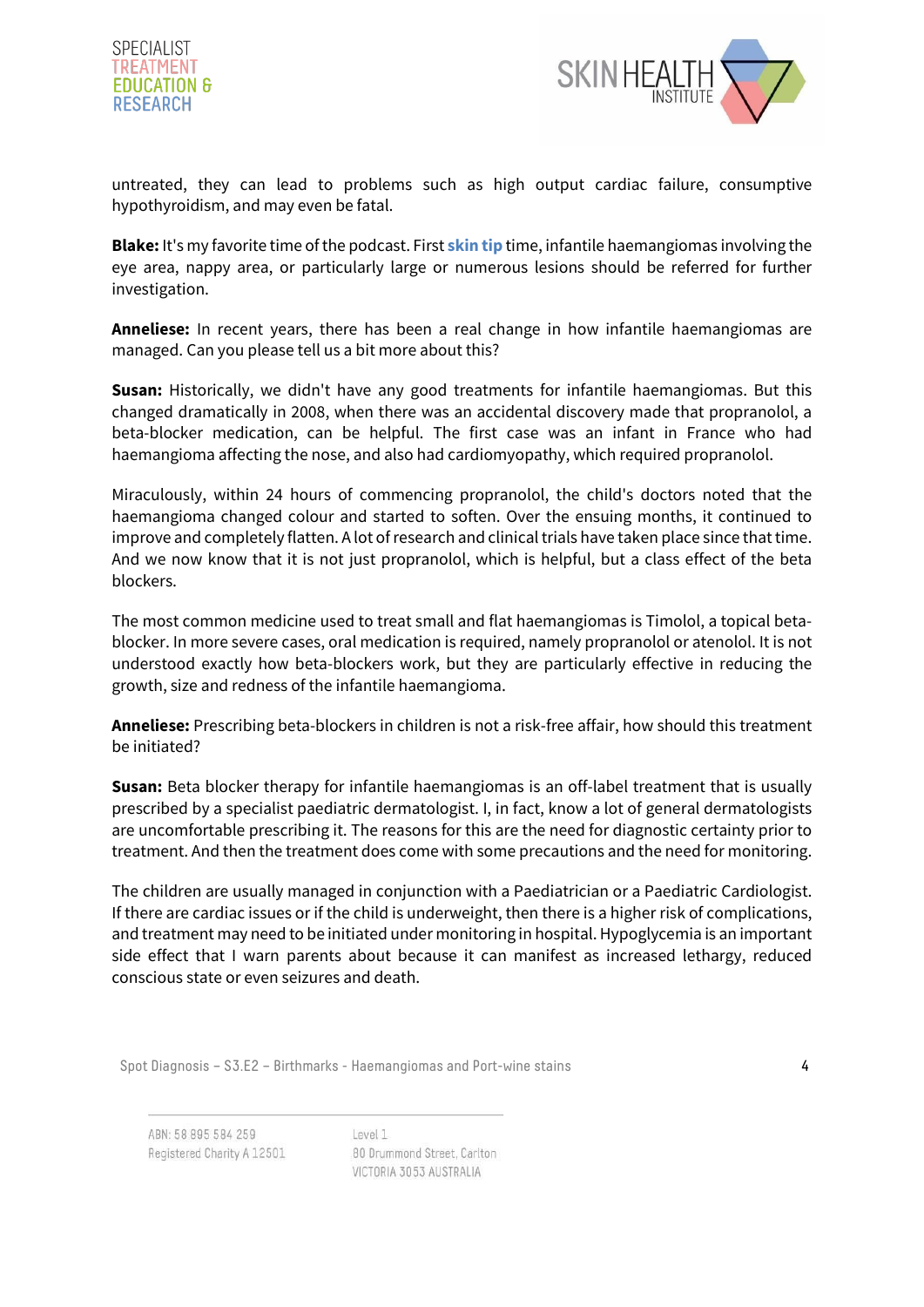



The risk of hypoglycemia is significantly higher when the child is unwell or not feeding properly. And for this reason, systemic beta-blockers should only be administered with feeds and when the child as well.

**Anneliese:** I think it's time for our second **skin tip**. Infantile haemangioma can be treated with topical or oral beta blockers. Treatment is not without potential significant side effects and should be ideally completed through a specialist paediatric dermatologist in a multidisciplinary setting.

**Blake:** The next birthmark we will discuss is pigmented congenital naevi. Susan, what are pigmented congenital naevi?

**Susan:** Congenital naevi are pigmented birthmarks made up of melanocytes, the pigment making cells in our skin. Similar to what are commonly known as moles, but they are present at birth and can be quite large and more lumpy and raised. They can range in colour from a light tan to even black.

**Blake:** Dermatologists have no doubt developed an elaborate classification system for this. Am I right?

**Susan:** They are usually classified based on size, which is according to their predicted largest diameter in adulthood. Small congenital naevi are less than 1.5 centimeter diameter, medium between 1.5 to 20 centimeters and large between 20 to 40 centimeters. Lesions measuring larger than 40 centimeters predicted adult size have been referred to as giant congenital melanocytic naevi.

**Anneliese:** Are there any congenital naevi in particular that we should be concerned about?

**Susan:** Solitary small and medium congenital naevi are essentially harmless, but can be a cosmetic nuisance. It is the large and giant lesions that can cause some problems. There is a 10% to 15% lifetime risk of melanoma developing within a large or giant congenital naevus. Also, individuals born with multiple naevi are at risk of Neurocutaneous melanosis, which is where the birthmark also involves the central nervous system.

This can lead to neurological problems such as seizures and abnormal development, and there is also a risk of melanoma developing within the central nervous system. Management of such patients is complex and multidisciplinary. We would recommend referring infants with large, giant or multiple congenital naevi for expert advice.

**Blake:** The next birthmark is a favorite of latte sipping Melbourne dermatologists, what are café-aulait macules?

Spot Diagnosis –  $S3.E2$  – Birthmarks - Haemangiomas and Port-wine stains  $5$ 

ABN: 58 895 584 259 Registered Charity A 12501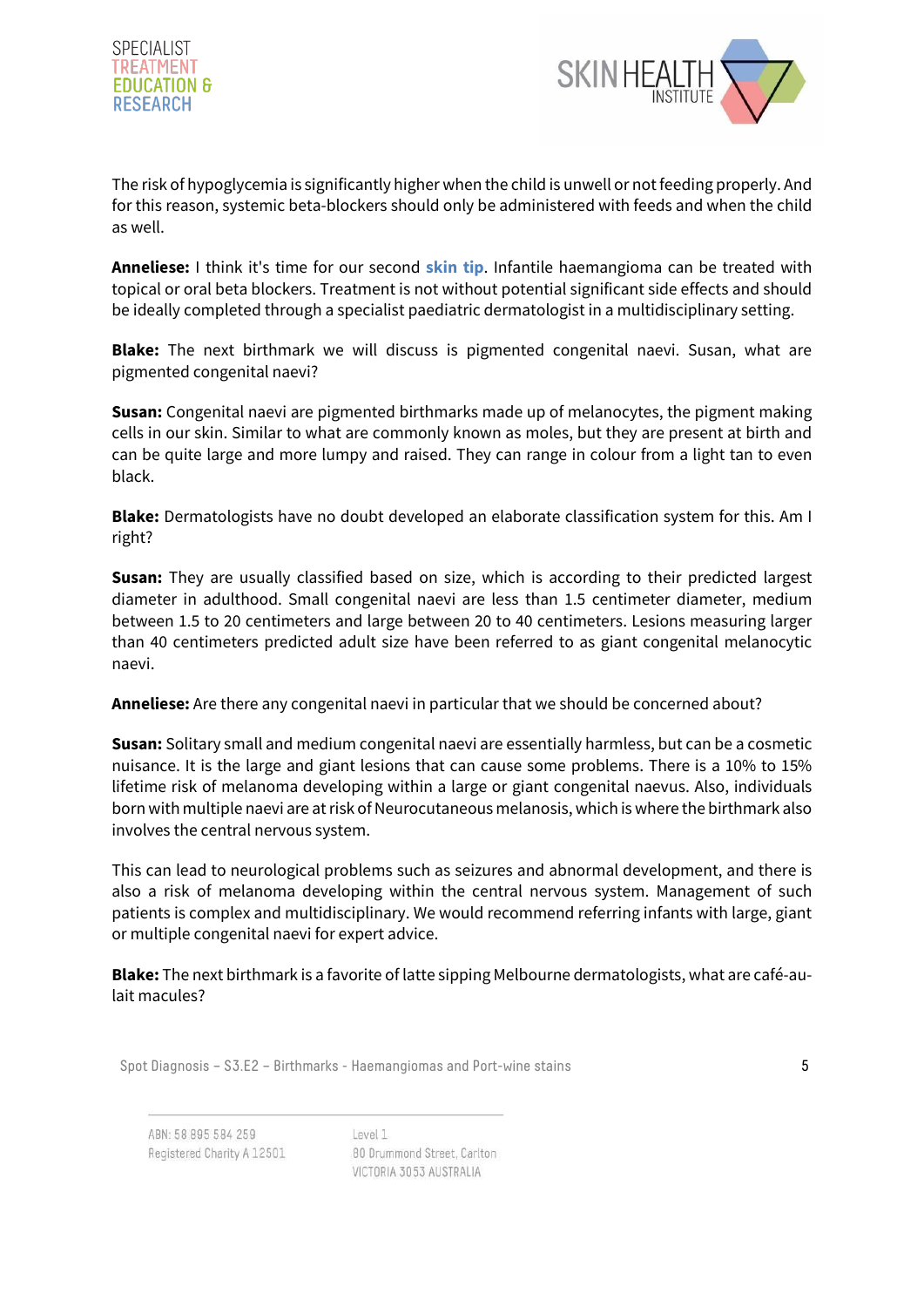



**Susan:** Café-au-lait macules are pigmented birthmarks that usually appear before a child is one year of age. They're usually flat tan marks, which is slightly darker than the rest of the skin. And they grow proportionately to the child.

**Anneliese:** Indeed. I used to think these were called café-au-latte macules. Should we ever be concerned about café-au-lait macules, Susan?

**Susan:** The café-au-lait birthmark is itself harmless and there is no malignant potential. However, multiple café-au-lait macules, particularly when there are six or more, can be a sign that the individual has an underlying genetic condition. Most commonly this is neurofibromatosis type 1, but there are a number of other genetic conditions such as Bloom syndrome and Noonan syndrome, which can be associated with multiple café-au-lait macules. Also, very large café-au-lait macules located on the trunk can be associated with McCune-Albright syndrome.

**Blake:** All right, before you go out and get yourself a latte, I think it's time for another **skin tip**. Multiple café-au-lait macules can be a sign of underlying genetic conditions.

**Anneliese:** And moving on to our next birthmark for discussion, port-wine stains. Now, when I think of port-wine, I'm taken back to a trip I had to Porto and the surrounding Douro Valley. Well, I'm not currently sitting in the Douro Valley, sipping on a flight of local port-wines. I am excited to be here discussing port-wine, or at least port-wine stains. Susan, what are these?

**Susan:** Port-wine stains are a common type of vascular birthmark seen in about 3 in every 1,000 newborns. They are a type of capillary malformation and usually look like a well-defined pink or red patch of skin, which is present at birth, usually affecting only one side of the body. Some lesions are small, while others can be quite large. It should be noted that the port-wine stain capillary malformation is a separate entity from the more common naevus simplex birthmark, otherwise known as stork bite, angel kiss or salmon patch, which we mentioned earlier.

They can sometimes be very difficult to distinguish. Unlike naevus simplex, port-wine stain capillary malformations will not fade, and if left untreated, they will grow proportionally as the child grows. In adulthood, they can progressively darken, thicken and become lumpy and may bleed. I have a fun fact for you. The most famous port-wine stain in the world belonged to former Soviet leader, Mikhail Gorbachev. He had a port-wine stain on his forehead.

**Blake:** And why should we be concerned about port-wine stains in particular, Susan?

**Susan:** Port-wine stain birthmarks may occur on any body site, but are commonly seen on the head and neck. If the port-wine stain is located on any part of the forehead, including the temple and upper eyelid area, there is about a 30% risk of epilepsy and or eye problems such as glaucoma. This

Spot Diagnosis – S3.E2 – Birthmarks - Haemangiomas and Port-wine stains  $\overline{6}$ 

ABN: 58 895 584 259 Registered Charity A 12501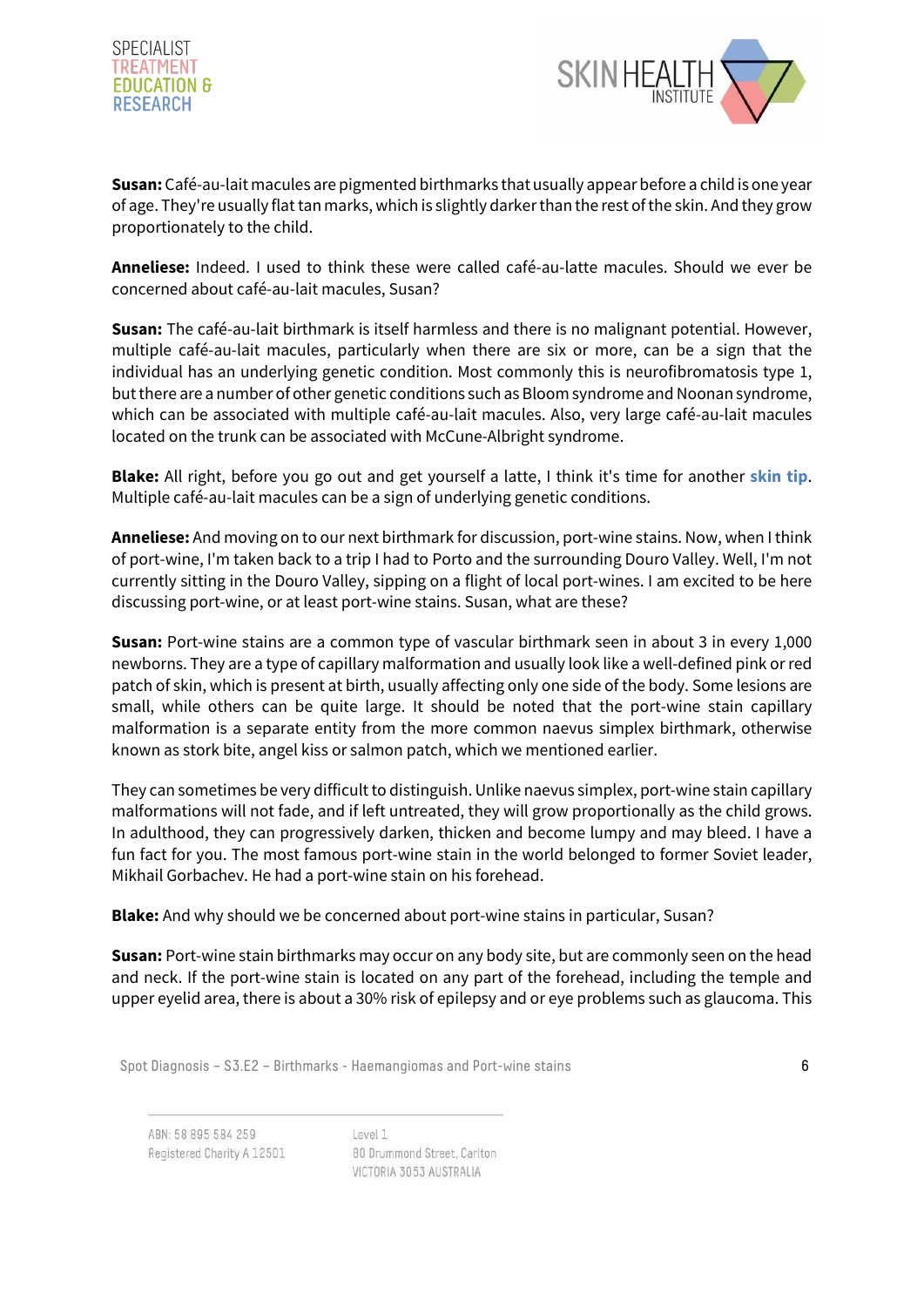



association is called Sturge-Weber syndrome. Since these problems can be present from birth, newborns with a port-wine stain birthmark affecting the forehead require urgent investigation.

## **Anneliese:** And if we are concerned about a port-wine stain, how is it investigated?

**Susan:** Firstly, if you are not sure whether the birthmark is a port-wine stain or a naevus simplex birthmark, I would recommend referring to a specialist Paediatric Dermatologist, because it can be tricky to differentiate between these birthmarks at times. And we do not want to be causing unnecessary concern for the family or performing unnecessary investigations in these children.

For the high risk port-wine stains, which are those involving any part of the forehead, I recommend urgent referral to an Ophthalmologist, as the eye problems such as glaucoma can be present at birth. An urgent intervention may be required.

The screening for neurological involvement is more complicated and there currently isn't any international consensus on what tests should be done and when. Our preferred approach now is to refer the infants with high risk port-wine stains to the Paediatric Neurologists, regardless of symptoms, as the emphasis has been taken away from MRI scanning and put more towards counseling the parents about the symptoms and signs to look out for that could indicate early seizure development.

Seizures are the earliest presenting neurological feature of Sturge-Weber syndrome, and have significant consequences for neurodevelopment, so early recognition and treatment is critical.

**Blake:** Do port-wine stains ever fade spontaneously, like infantile haemangiomas?

**Susan:** Unfortunately not Blake, port-wine stain birthmarks are permanent. They do not shrink by themselves or disappear spontaneously. They grow proportionally to the child and may become darker or thick and lumpy after many years. There may be significant psychosocial impact on the child and effects on self-esteem, particularly for facial birthmarks.

This impact increases with age and has been shown to improve with treatment. We do tend to recommend treatment of port-wine stains involving the face and neck as early as possible, so that optimal improvement can be achieved by the time the child starts school.

**Blake:** And Susan, what form does this treatment take?

**Susan:** Vascular laser therapy, particularly with pulsed dye laser, is a safe, non-scarring treatment, which may significantly lighten these birthmarks. Multiple treatments are usually required.

Spot Diagnosis – S3.E2 – Birthmarks - Haemangiomas and Port-wine stains 7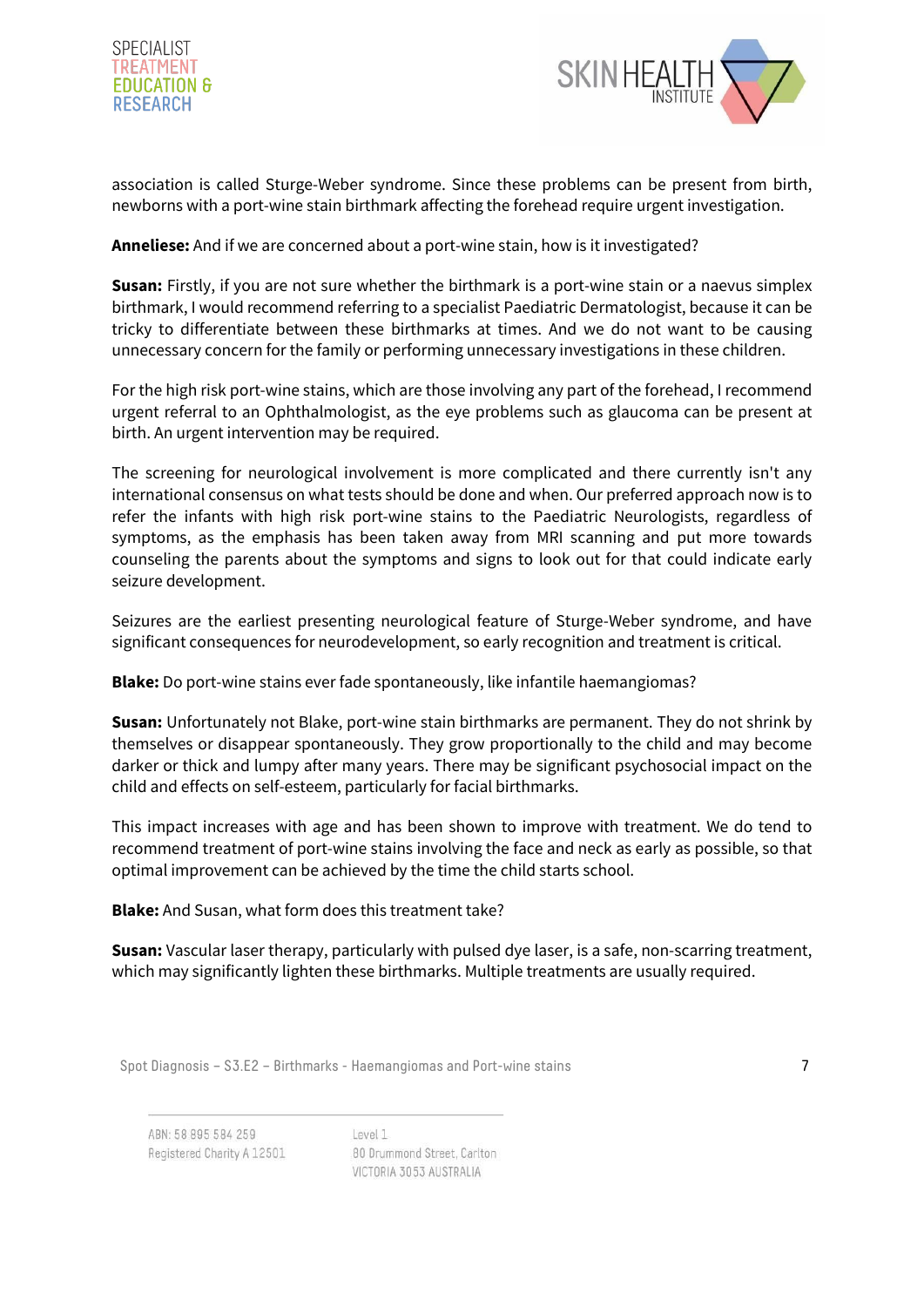



**Blake:** It's time for another **skin tip**. High-risk port-wine stains in infants are those which involve any part of the forehead. These should have urgent referral to a Paediatric Dermatologist. Cosmetically sensitive port-wine stains should also be referred early for consideration of vascular laser treatment.

**Anneliese:** I've come across another more unusual birthmark called Becker's naevus. What exactly are these? Are they just another name for congenital melanocytic naevi?

**Susan:** No, they are quite different. Becker's naevi are in fact very odd. They are named after Samuel William Becker, an American Dermatologist, who first described these lesions. We characterise them as a birthmark, but they are not usually present at birth. They are kind of like a delayed birthmark because they often don't appear until puberty. They are a type of pigmented birthmark and are made up of melanocytes, hair follicles, and sometimes smooth muscle cells.

They appear as a large brown and sometimes hairy patch, usually located on the shoulder or trunk, and they can be prone to acne. There sometimes can be underlying soft tissue and bony abnormalities. Because of their development at puberty, we hypothesise that Becker's naevi are sensitive to hormones, particularly androgens.

**Blake:** I imagine this can be quite challenging. If a Becker's naevus suddenly becomes present in a young adolescent. How do we treat these?

**Susan:** Unfortunately, there are not many good treatments for Becker's naevi. Pigment laser treatment can be tried, but it tends to not be effective in the majority of cases. The hair can be removed by shaving or depilatory creams, and the acne can be treated with standard acne therapies. Another fun fact for you today, actor Richard Gere's birthmark on his left shoulder, which first featured in the film American Gigolo is arguably the most famous Becker's naevus, and it hasn't bothered him or affected his popularity in the slightest.

**Anneliese:** We've covered several different types of birthmarks today. When should I, as a GP, be monitoring or even referring birthmarks?

**Susan:** As a general rule, it would be good practice to refer any facial birthmarks to a Pediatric Dermatologist. The reasons for this are that there may be functional or cosmetic concerns which develop, and early intervention can be helpful, such as beta-blocker treatment for infantile haemangiomas, and early laser treatment for port-wine stains.

Also, facial birthmarks are at a higher risk of syndromic associations.

This is because the facial skin, particularly the forehead and nose areas, develop from the same part of the embryo as the brain and the eye. So if a birthmark forms early on in embryogenesis, it can

Spot Diagnosis –  $S3.E2 - Birthmarks - Haemangiomas and Port-wine stains$ 

ABN: 58 895 584 259 Registered Charity A 12501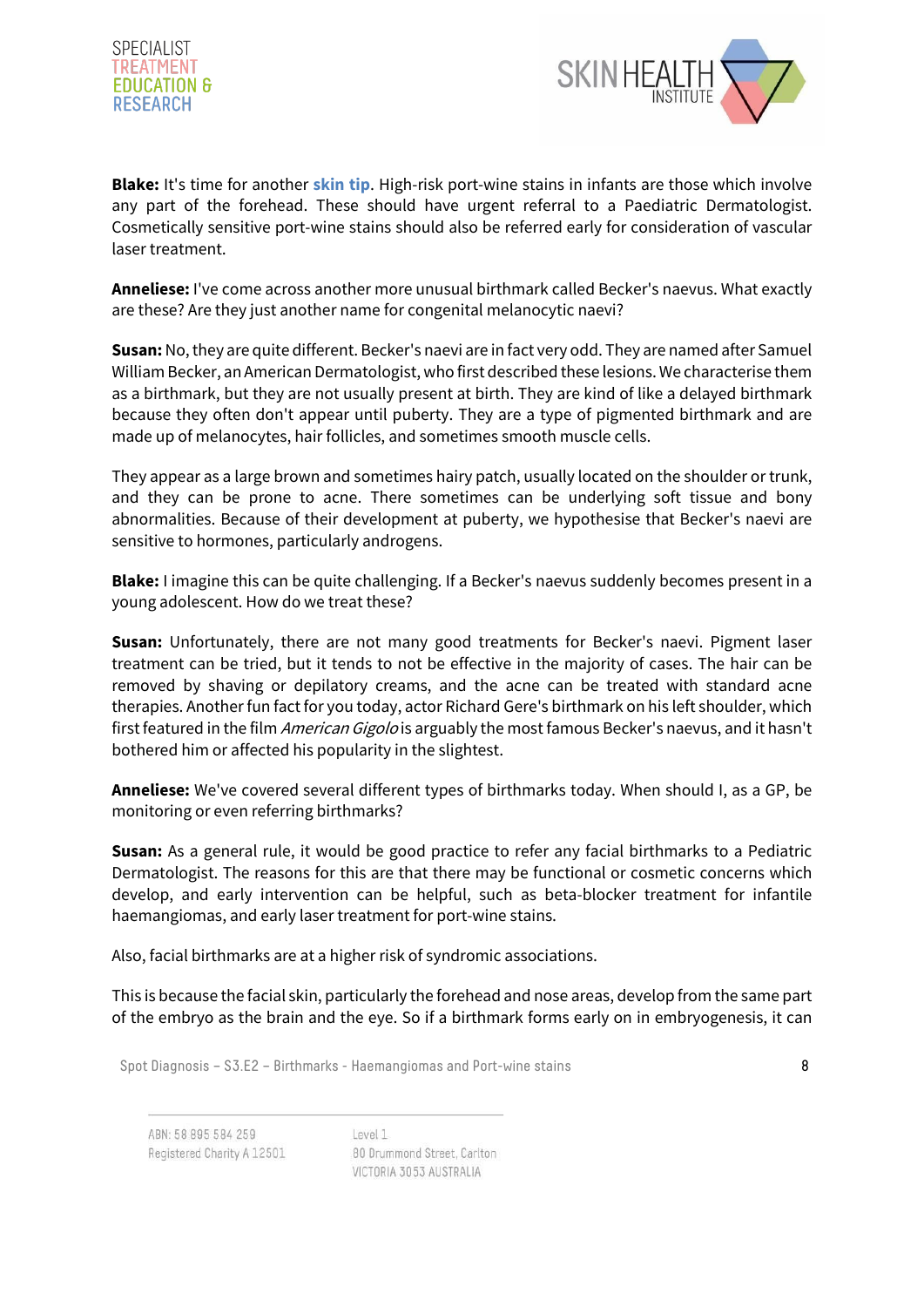



affect these internal structures as well as the facial skin, as is the case with Sturge-Weber syndrome. I would also suggest referring any unusual looking, large, or multiple birthmarks for evaluation as they may herald an underlying genetic condition.

Similarly, if there are any unusual features associated with the birthmark, such as over or undergrowth of body parts or concerns regarding development, this may be a clue to underlying syndromes.

**Anneliese:** I think it's time for our final **skin tip** of today. We recommend referring any facial birthmarks to a paediatric dermatologist, as these may have significant functional or cosmetic implications.

**Blake:** Okay. You've heard the last skin tip, but don't turn off the podcast just yet. We've got a fun section coming up. We're going put Susan into the hot seat for a bit of a quiz.

**Blake:** Your first question for \$1,000. Are you ready, Susan?

**Susan:** Do I really get the \$1,000?

**Blake:** No.

**Anneliese:** Monopoly money.

**Blake:** You see a three-month-old baby girl with a strawberry naevus on her left nose. Over the last few weeks, this has started to grow and it is now one centimeter in diameter. Her parents are beside themselves. What can be done here?

**Susan:** Infantile haemangiomas on the nose are a high-risk site for long-term complications if they are not treated. This is because they can cause irreparable stretching of the skin and deformation of the nasal cartilage when they grow. In this circumstance, I would recommend referral to a paediatric dermatologist for consideration of systemic beta-blocker therapy. If the lesion ulcerates, this is yet another indication for systemic beta-blocker therapy.

Additionally, other treatments that may be required, such as regular dressings and pain relief until the ulceration has healed. We also sometimes utilise vascular laser treatment to help heal ulcerated hemangiomas. Down the track, if there was any residual baggy skin or scarring, further treatment with laser or surgery may be needed to help improve the appearance.

**Anneliese:** Your next question for \$10,000 in monopoly money, a six-year-old girl is brought in by her parents with a congenital nevus on her left lateral thigh. It measures about two centimeters in diameter and is dark. The parents want this removed. How do you manage this situation?

Spot Diagnosis – S3.E2 – Birthmarks - Haemangiomas and Port-wine stains 9

ABN: 58 895 584 259 Registered Charity A 12501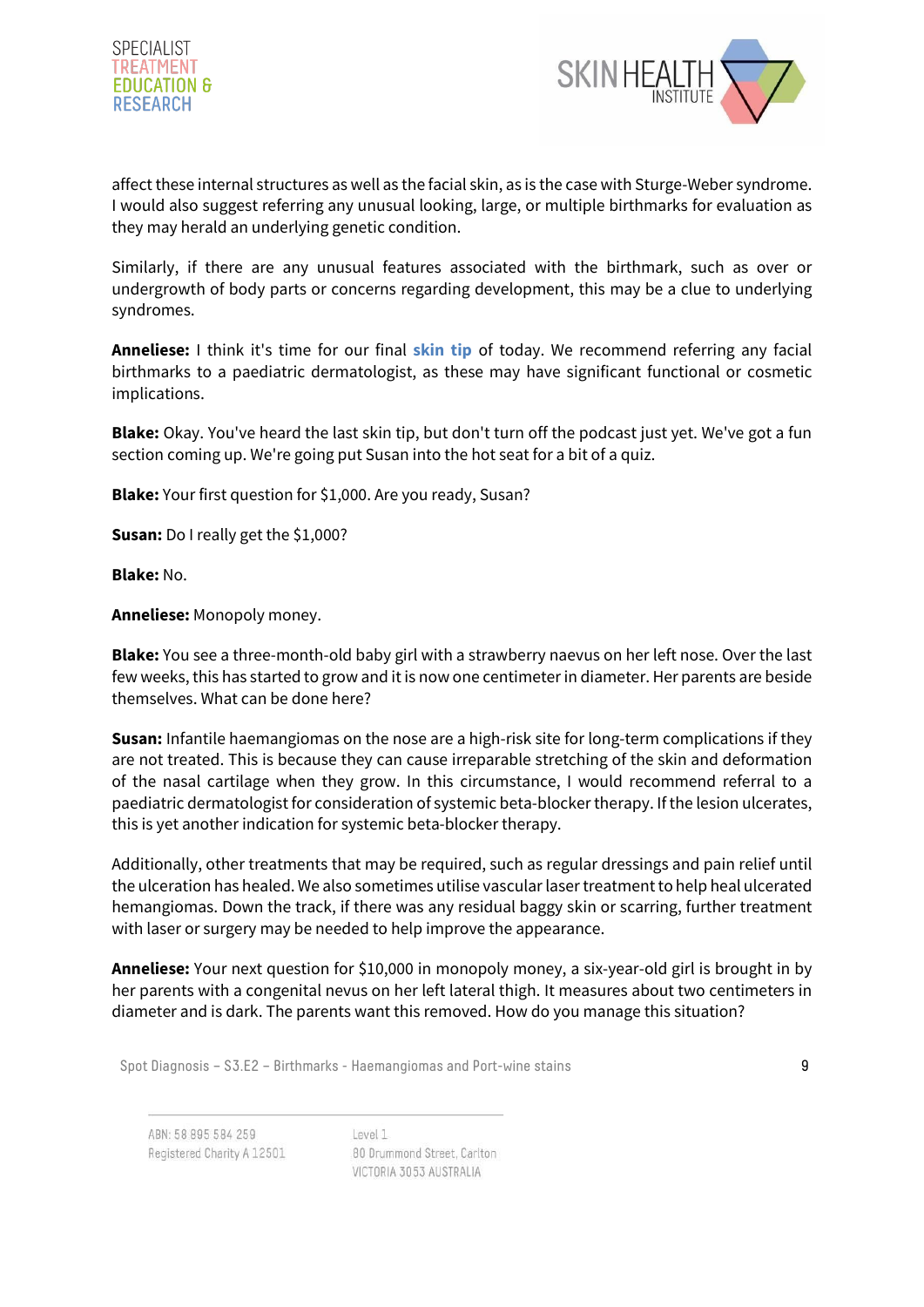



**Susan:** We actually see this quite a lot. The congenital melanocytic naevus, in this case, would be classified as medium-sized. In the first instance, I would be exploring the reasons why the parents want it removed. Sometimes it is because of concerns that the lesion is cancerous or could become cancerous in the future. I'm happy to be very reassuring to parents that medium-sized congenital melanocytic naevi such as this lesion are not of any increased risk of developing melanoma when compared to other parts of the skin. There, therefore, is no medical benefit from removing such a lesion.

However, if their concerns are cosmetic in nature, that is another thing entirely. The only way to remove congenital naevi effectively is complete surgical excision. This would leave a surgical scar in place of the birthmark and the family would need to be sure that they would prefer the appearance of the scar rather than the birthmark in order to proceed. Sometimes it is helpful to suggest waiting until the child is old enough to gauge their opinion on the matter.

**Blake:** Can the scar kind of grow with the child and become more prominent with age?

## **Susan:** Yes, it can.

**Blake:** It's time for the final million-dollar question. A 20-year-old male presents with a Becker's naevus extending over the left anterior chest to the left upper arm. The lesion has been mildly elevated and hairy since he was 14 years old. He is a keen swimmer and finds it uncomfortable when the girls stare at it when he is at the pool. He asks what options there are for cosmetic removal.

**Susan:** This is a very tricky situation because Becker's naevi are typically non-responsive to laser treatment. I would be exploring what component of the birthmark causes him the most concern. If it is the hairiness, that's an easy fix. Shaving, depilatory creams, and sometimes laser hair removal can be helpful for managing the hair. If it is the pigmentation, then I'd have to be honest with him, that laser treatments are not likely to be effective.

If he is determined to give it a try, then my approach would be to do some laser test patches on a small area of the birthmark to gauge if it is likely to respond, prior to committing him to the pain and expense of treating the whole area with laser. Importantly, it would also be very helpful to refer patients for psychological counselling in order to help them come to terms with, and accept their birthmarks, particularly ones that are not able to be removed.

**Blake:** All right, well that concludes our episode on birthmarks. We hope it has left a mark.

**Anneliese:** Thank you, Susan, for your time and sharing your expertise with us.

**Susan:** Thank you. It was a pleasure. Thanks for having me.

Spot Diagnosis – S3.E2 – Birthmarks - Haemangiomas and Port-wine stains 10

ABN: 58 895 584 259 Registered Charity A 12501